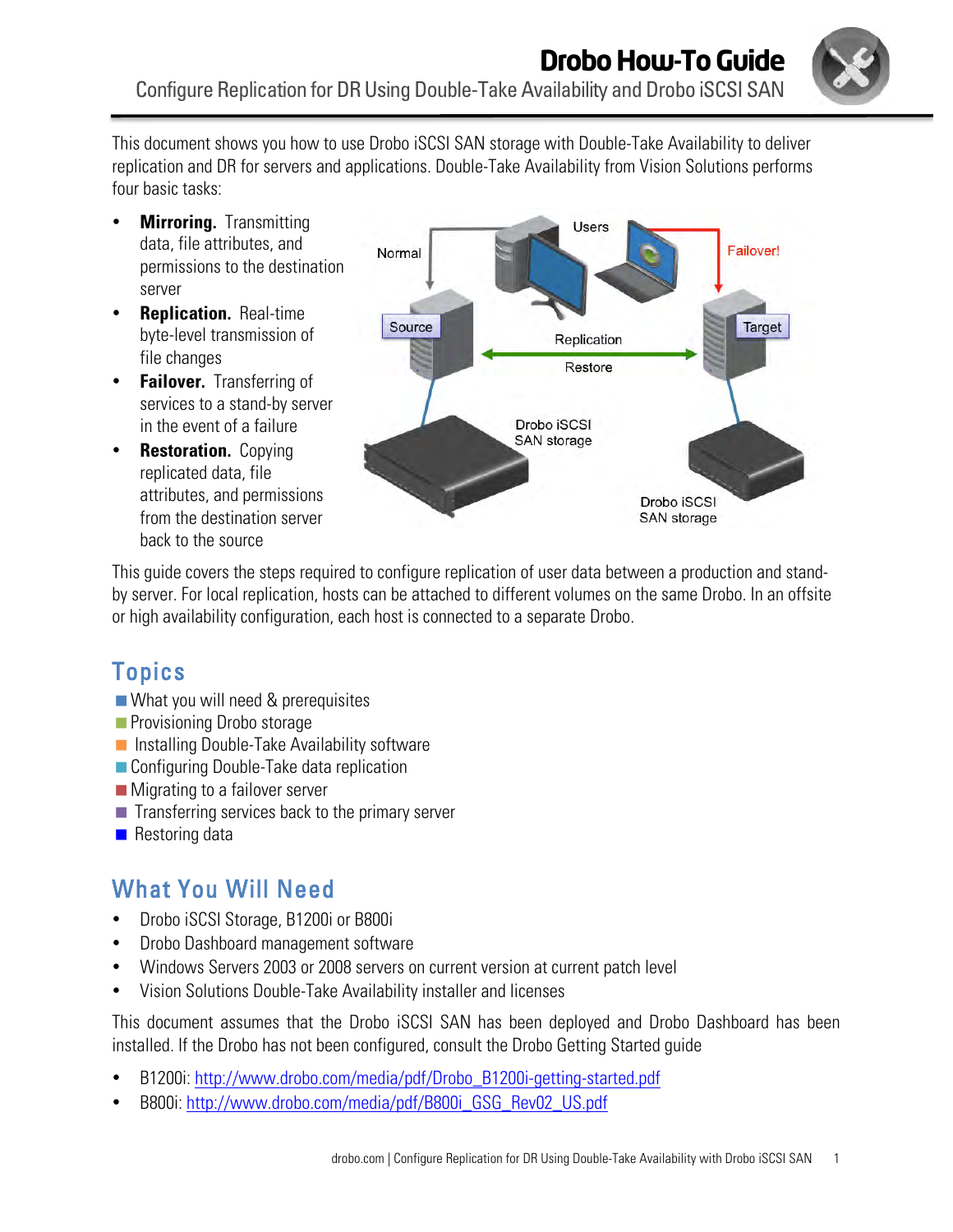

# Provisioning Drobo Storage

### STEP 1



Start Drobo Dashboard and select the Drobo to use to provision storage.

From the Volumes menu on the left side, choose **Add Volume** to launch the volume creation wizard.

### STEP 2



On the Format Type screen, verify that the **NTFS** radio button is selected and click **Next**.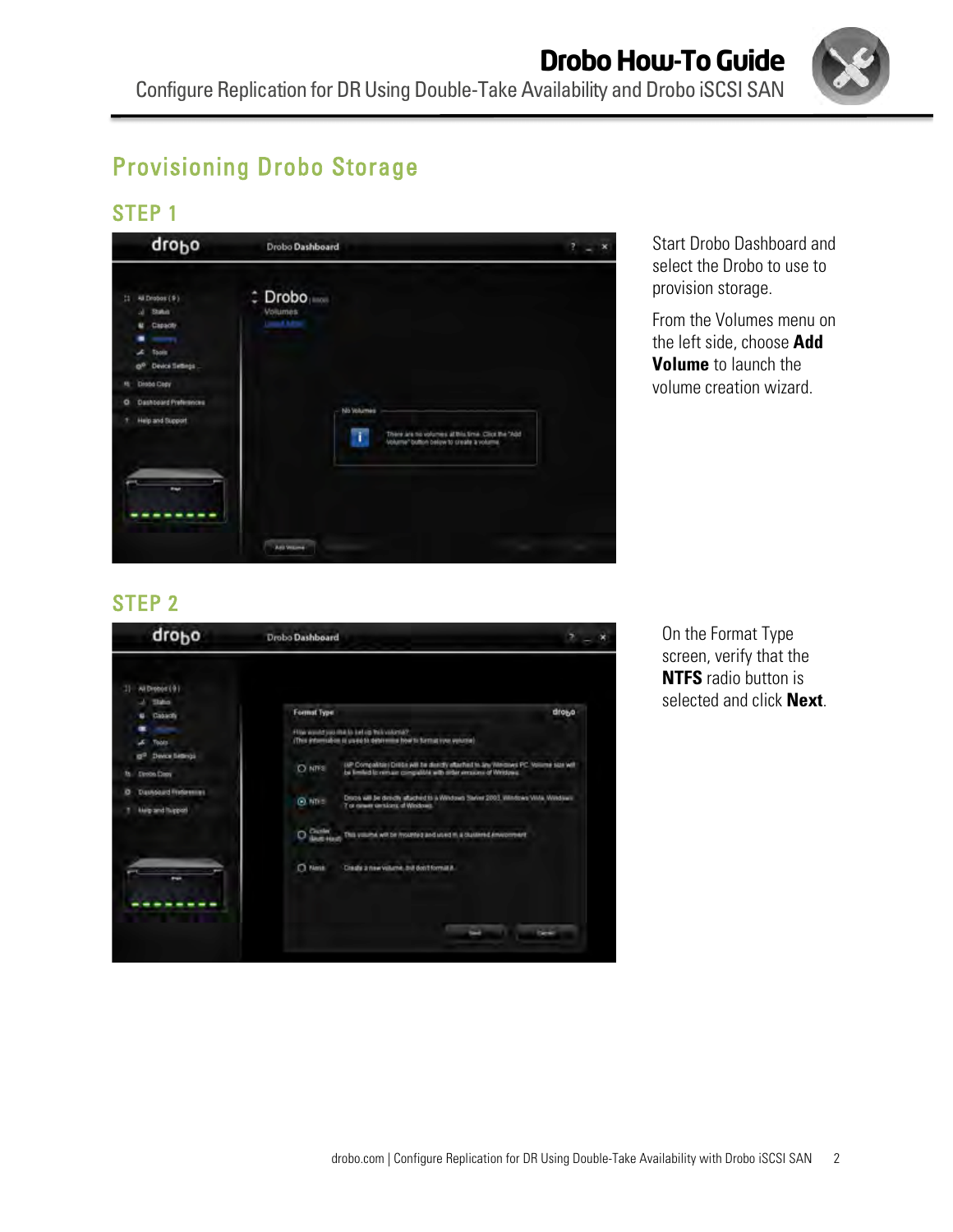**Volume Size** drobo How large would you like your volume to be? l  $-1.70$ ATR.  $2Tb$ 8 TB 10 78  $+70$ You will be able to store up to 16 TB of data on this volume if you eventually need to Tou will be able to store up to 16 the or data on this volume. If you eventually need to<br>above more data, then an additional volume will need to be created. On Windows<br>computers, the larger the volume the longer it taken t **Dack** Mexi Cannel

# STEP 4

| drobo                                                                 | Drobo Dashboard                                                          |                                                                |                                                                                                                                                                                      | $2 - x$ |
|-----------------------------------------------------------------------|--------------------------------------------------------------------------|----------------------------------------------------------------|--------------------------------------------------------------------------------------------------------------------------------------------------------------------------------------|---------|
| All Elredos ( # )<br>32<br>۰<br>Duko                                  |                                                                          |                                                                |                                                                                                                                                                                      |         |
| Casuom.<br>∝<br>٠<br><b>Touls</b><br>۰<br><b>Device Settings</b><br>æ | <b>Volume Name</b><br>Flow world you line Drobb III surve jour volume if |                                                                |                                                                                                                                                                                      | drogo   |
| <b>Drebo Copy</b><br>٠<br>Distributed Professores<br>$\circ$          |                                                                          | Voluna                                                         | Name                                                                                                                                                                                 |         |
| Help and Tuppett<br>٠                                                 |                                                                          | Volunta samai                                                  | <b>DoubleTakeRosace</b>                                                                                                                                                              |         |
| $\overline{\phantom{a}}$                                              | Important                                                                | with Einster Visuanies will care in statu in to<br><b>Best</b> | This volunte will not be created only you click "Apply" fullow in the Voluntes which w<br>Drubi Visuale are not consulting with designs like the difficulties. Using these betromped | Detroit |

Using the slider, select a volume size that is appropriate for the data set.

Because Drobo is thinly provisioned, you can configure a volume greater than the size of the available physical storage. To avoid the hassle of migrating data in the future, provision more storage than is currently required.

Enter a name for the volume that describes what it will be

In this example, the volume

"DoubleTakeSource", as it will be the source data in this replication scenario.

Click **Finish**. To create the

disk, click **Apply**.

used for.

is named

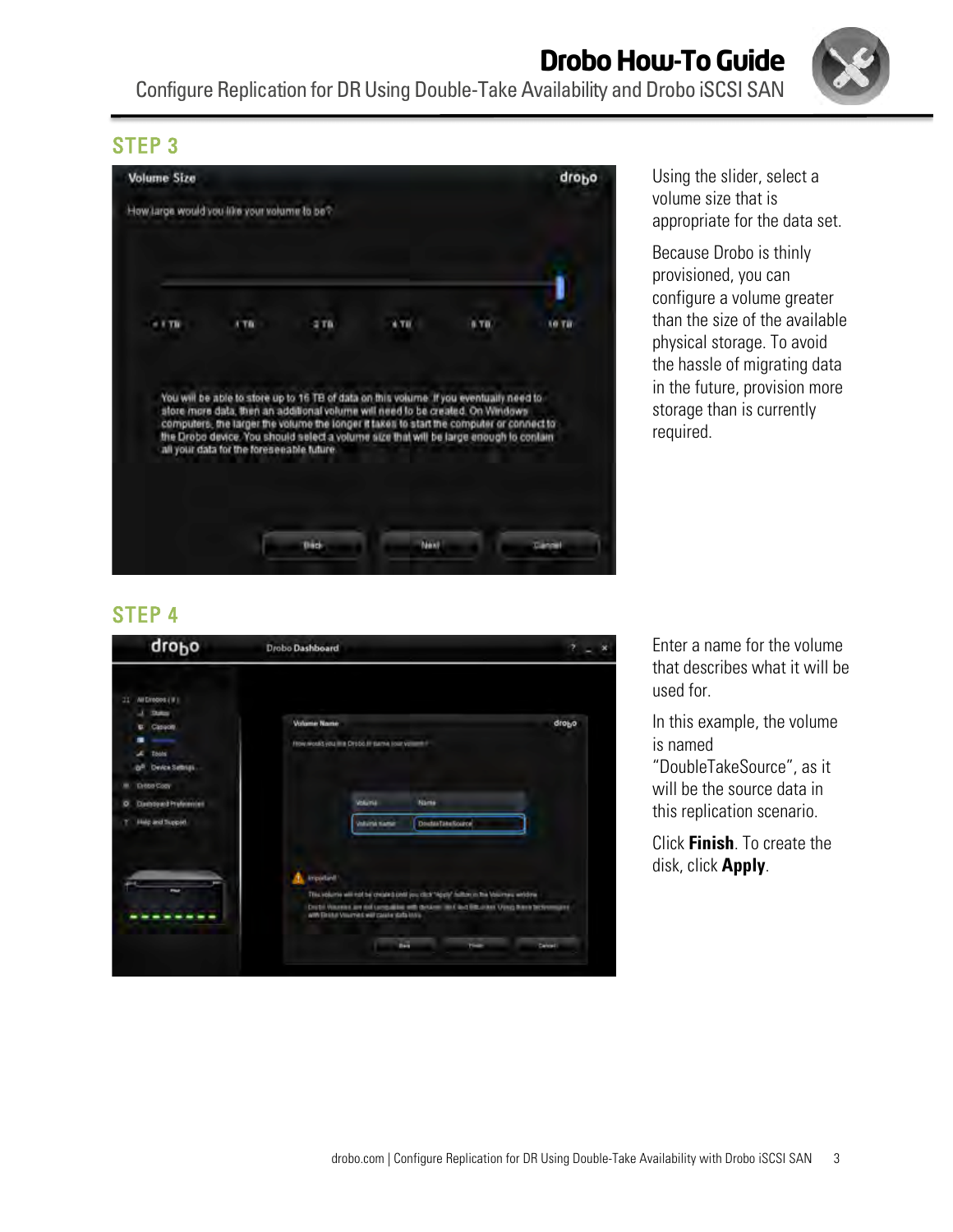**Drobo How-To Guide** Configure Replication for DR Using Double-Take Availability and Drobo iSCSI SAN

### STEP 5



The Drobo storage is now available and ready to be mounted on the server.

Click the check box next to the volume to attach the disk.

## STEP 6

| Mount | <b>Volume Name</b> | <b>Double Take Source</b>                     | <b>Resume Volume</b> |
|-------|--------------------|-----------------------------------------------|----------------------|
| ø     | F.DoubleTakeSource | <b>NTFS</b><br><b>File System</b>             |                      |
|       |                    | Ready<br><b>Status</b>                        |                      |
|       |                    | <b>Target Name</b>                            |                      |
|       |                    | lign.2005-06.com.drobo.b800i.tdp1126b0071.ld1 |                      |
|       |                    | Usuid: 601.71 MB                              | LUN Size: 16 TB      |

When a checkmark appears, the disk has been successfully mounted and the drive letter is shown to the left of the volume name.

To change the drive letter, click the Rename Volume link at the top right.

**NOTE:** Drive letters can be changed only from within Drobo Dashboard. Changes made to drive letters at the OS level revert upon reboot.

### STEP 7

Repeat steps 1 through 6 on the destination server. To simplify management, configure the storage to mirror the configuration on the source server. Standardizing drive letters, volume sizes, and clear naming conventions will ease management. In the example the destination volume is named "DoubleTakeDestination".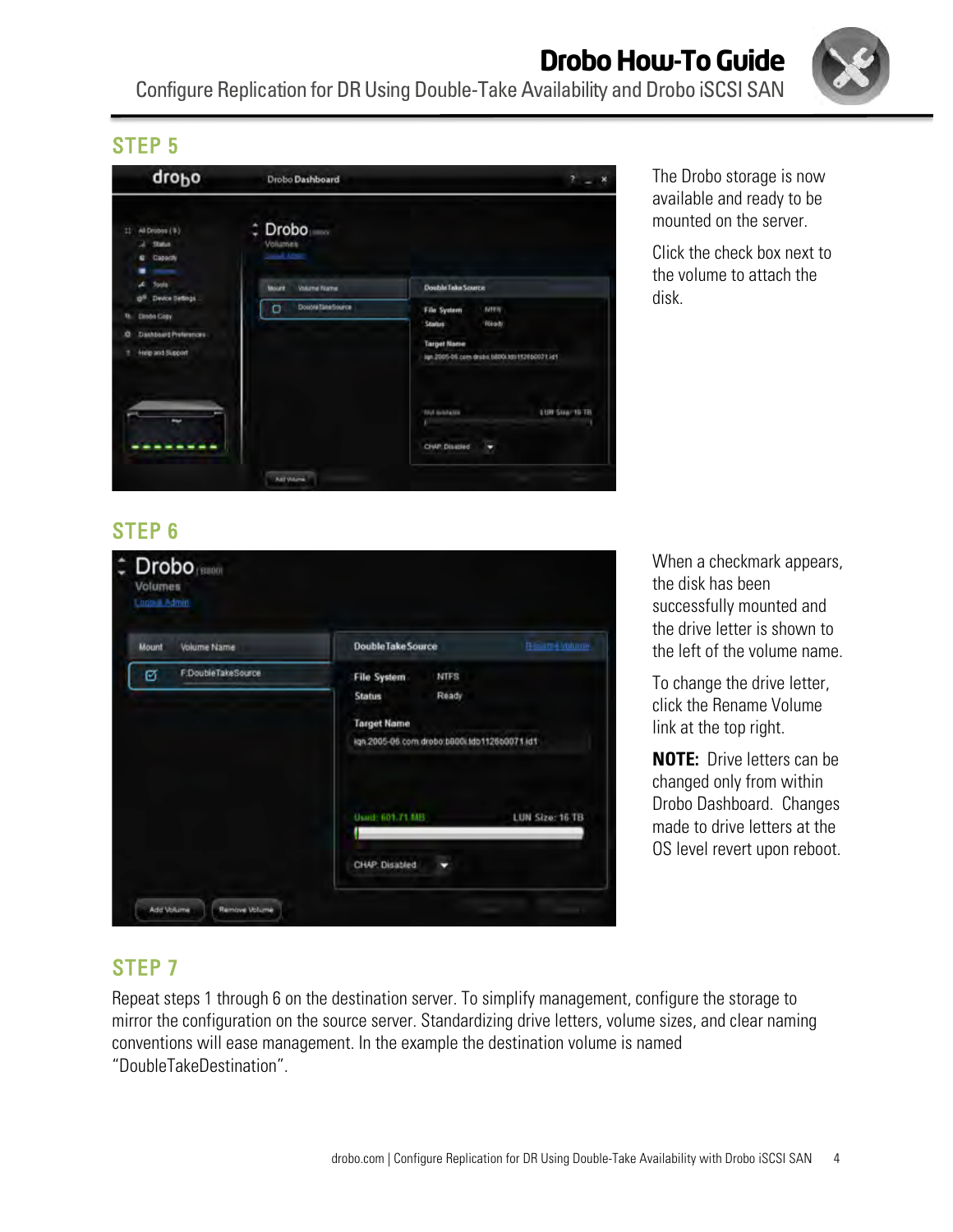

# Installing Double-Take Availability Software

### STEP 1



#### Launch the Double-Take installer and select **Double-Take AVAILABILITY** to begin the installation process.

In the next few steps you will be prompted to install pre-requisites and perform a check for an updated installer from the manufacturer website.

It is highly recommended that you accept all updates and prerequisites automatically applied by the installer.

### STEP 2



Select **Client and Server Components** to install the application and the management utilities.

Install the management utilities on both servers, as they will be needed in the event of a system failure.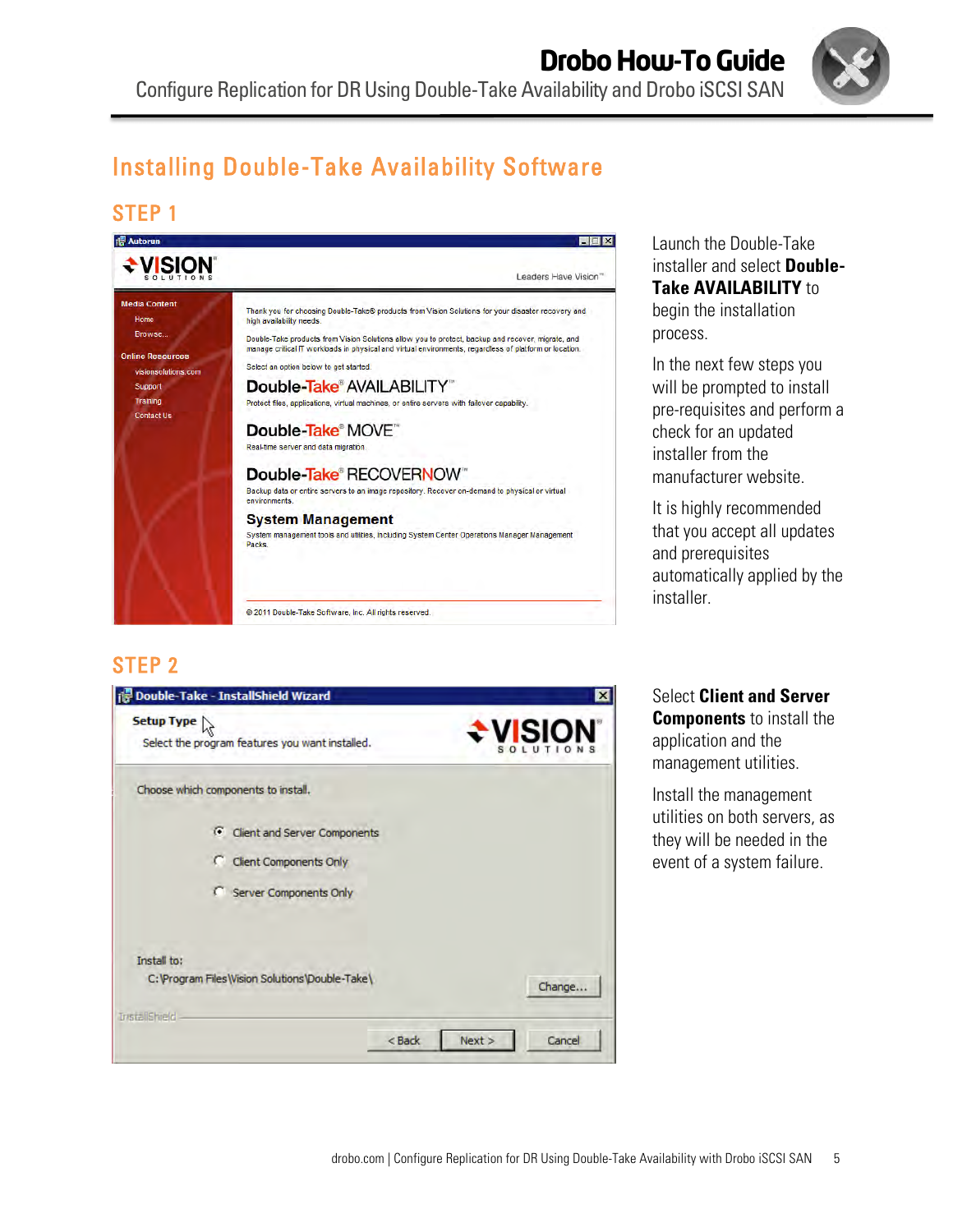

| <b>Activation Code Information</b>                                                                                                                |          |                       |        |
|---------------------------------------------------------------------------------------------------------------------------------------------------|----------|-----------------------|--------|
| Please enter your information.                                                                                                                    |          | <b>÷ylsióv</b>        |        |
| Enter the activation code for your product. Multiple activation codes may be entered to enable<br>multiple products.<br>Enter an activation code: |          |                       |        |
|                                                                                                                                                   |          |                       | Add    |
| Current activation codes:                                                                                                                         |          |                       |        |
| Double-Take Availability Advanced Edition (Evaluation License - Expires: 3/22/20)                                                                 |          |                       | Remove |
|                                                                                                                                                   |          | $\blacktriangleright$ |        |
| <b>InstallShield</b>                                                                                                                              |          |                       |        |
|                                                                                                                                                   | $<$ Back | Next >                | Cancel |

Enter the activation code provided by the manufacture for this deployment and click **Add**.

Once the code has been accepted, click **Next** to continue.

## STEP 4

| Double-Take - InstallShield Wizard                                                                                        | $\boldsymbol{\mathsf{x}}$    |
|---------------------------------------------------------------------------------------------------------------------------|------------------------------|
| <b>Maximum System Memory</b><br>Enter the required information.                                                           | $\div$ VISION                |
| Enter the amount of system memory to be used for all Double-Take processing. The valid range of<br>values is shown below. |                              |
| Minimum amount of system memory available for use (MB): 512                                                               |                              |
| Maximum amount of system memory available for use (MB): 2048                                                              |                              |
| Actual amount of system memory to use (MB):                                                                               | 1024                         |
|                                                                                                                           | W                            |
|                                                                                                                           |                              |
| <b>InstallShield</b>                                                                                                      | Next ><br>Cancel<br>$<$ Back |

Specify the amount of RAM to dedicate to the Double-Take application. While the minimum requirement is 512MB, it is recommended that you allocate at least 1024MB of RAM.

Refer to the Double-Take support website for more information on best practices for memory allocation.

Click **Next** to continue.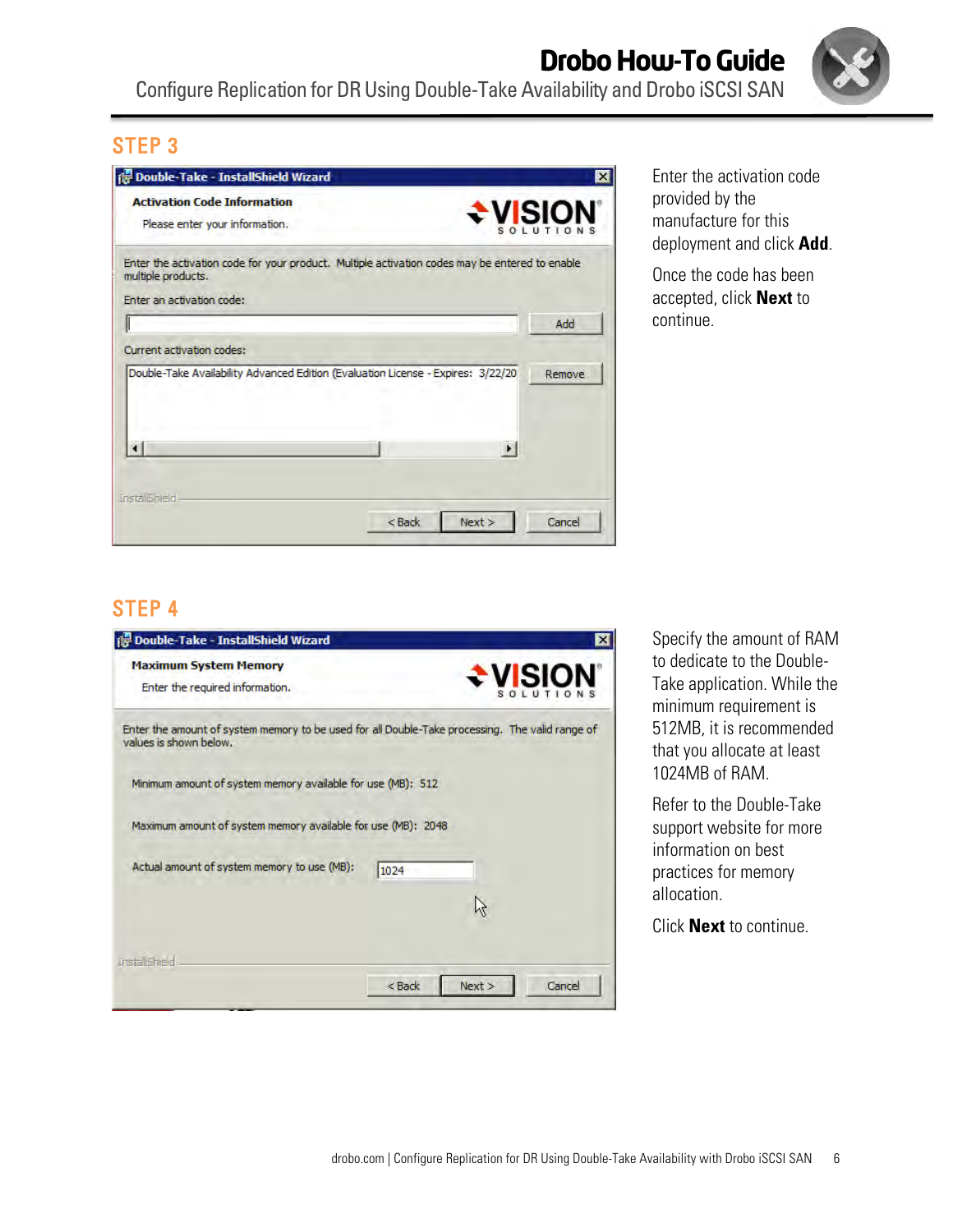

| <b>is Double-Take - InstallShield Wizard</b>                                       | $\boldsymbol{\mathsf{x}}$                                                                                                                                                                            |
|------------------------------------------------------------------------------------|------------------------------------------------------------------------------------------------------------------------------------------------------------------------------------------------------|
| <b>Double-Take Disk Queue</b><br>Set disk queue options that best suit your needs. | <b>EVISION</b>                                                                                                                                                                                       |
|                                                                                    |                                                                                                                                                                                                      |
|                                                                                    | Double-Take can use disk space to buffer data during periods of high volume processing that might<br>otherwise exhaust system memory. Specify the disk queue location and size that will be used for |
| disk queue operations.                                                             |                                                                                                                                                                                                      |
| <b>V</b> Enable disk queue                                                         |                                                                                                                                                                                                      |
| <b>Oueue</b> folder:                                                               |                                                                                                                                                                                                      |
| E:\DiskQueue\                                                                      | Change                                                                                                                                                                                               |
| A dedicated non-boot volume will offer the best performance and reliability.       |                                                                                                                                                                                                      |
| G<br>Unlimited disk queue                                                          |                                                                                                                                                                                                      |
| Limit disk space for queue (MB):                                                   | Minimum free disk space (MB):                                                                                                                                                                        |
| 10236                                                                              | 1000                                                                                                                                                                                                 |
|                                                                                    | Available disk space (MB):<br>9558                                                                                                                                                                   |
| Install5hield                                                                      |                                                                                                                                                                                                      |
| <b>Disk Usage</b>                                                                  | Cancel<br>$<$ Back<br>Next                                                                                                                                                                           |

In the event of insufficient network bandwidth to provide real-time replication, a disk queue will be used to temporarily store data.

Check the box to enable the disk queue option and click **Change**.

Browse to the Drobo storage, create a new folder named "DiskQueue", and click **OK**.

Click **Next** to continue.

### STEP 6



The firewall must be updated to allow Double-Take to communicate with its replication partners.

Click **OK** to have the firewall rules automatically added.

**NOTE:** Even if the firewall is not currently running on the host, the automatic configuration option is recommended.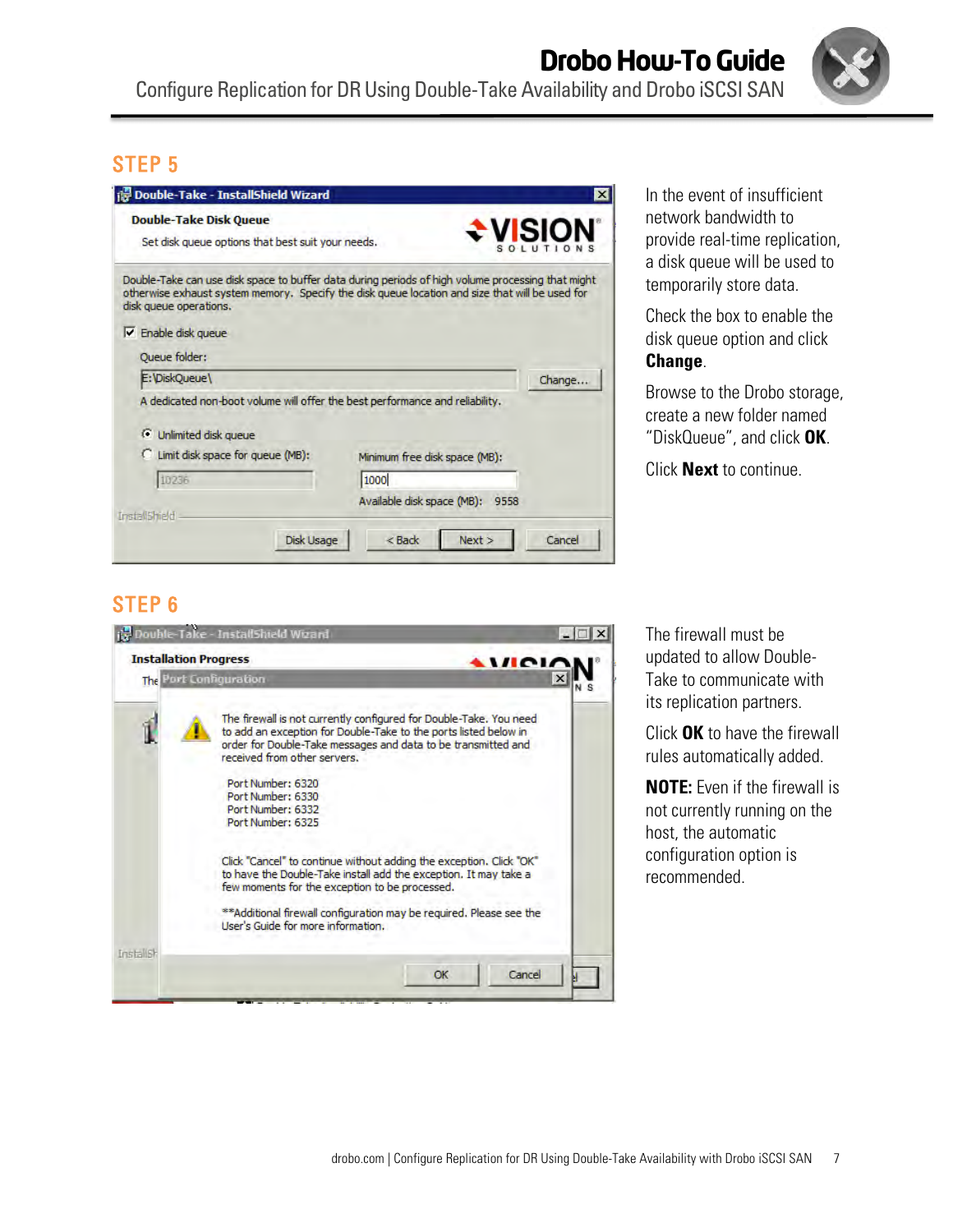



Continue through the installation process until the wizard is completed.

The Double-Take application server is now installed and ready to be configured.

### STEP 8

Repeat steps 1 through 7 on the destination server. Before replication can be configured, the Double-Take Availability application must be installed and running on both hosts.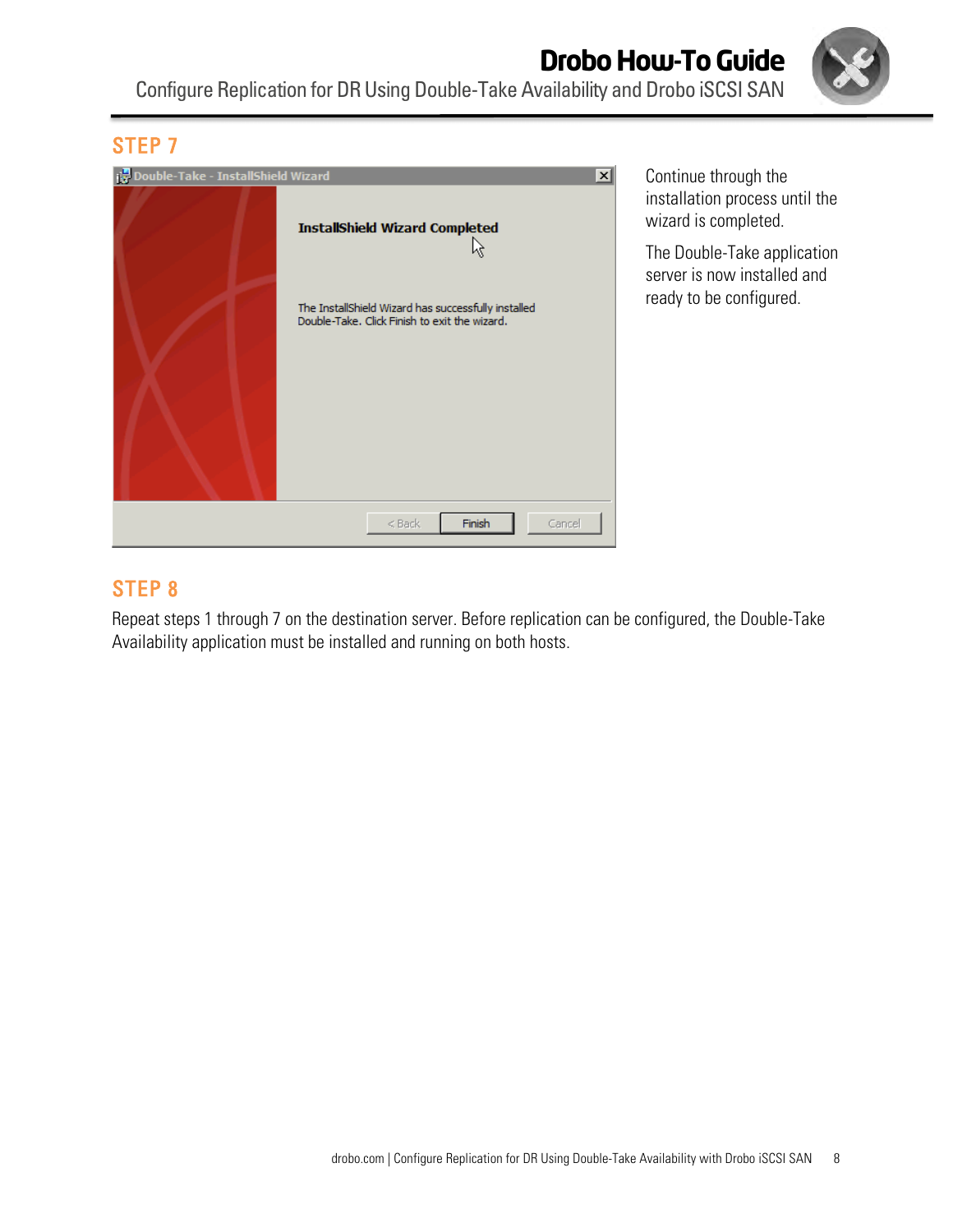

# Configuring Double-Take Data Replication

### STEP 1

| <b>IN MIN</b>                                         |                                     | 172,16.0.251 |                                         |
|-------------------------------------------------------|-------------------------------------|--------------|-----------------------------------------|
| T Double-Take Console<br>File Edit year Do Tools Help |                                     |              | 周围区                                     |
| O C Ground in Heap Seven La Heap Stat 2               |                                     |              | -VISION                                 |
| Home                                                  |                                     |              |                                         |
| Welcome to Double-Take Contole.                       |                                     |              |                                         |
| <b>Headless</b>                                       | R                                   |              | <b>Renda</b>                            |
| These tobs require american:                          |                                     |              | <b>The AM ANYWHEN</b>                   |
| Source Service<br><b>Tarpet Server</b>                | America                             |              | Death & SB                              |
|                                                       |                                     |              | #1 Import nervors from a file           |
|                                                       |                                     |              | (F Doos comediate                       |
|                                                       | You're not monitoring any services. |              |                                         |
|                                                       | Add general to your conside.        |              | <b>Besimmen</b>                         |
|                                                       |                                     |              | 63 Get help                             |
|                                                       |                                     |              | Veit Went Solutions in the rest         |
|                                                       |                                     |              |                                         |
| Tooll *                                               |                                     |              |                                         |
|                                                       |                                     |              |                                         |
| <b>Servers Summary</b>                                |                                     |              |                                         |
| Total number of servers:<br>ú                         |                                     |              |                                         |
| View All servers                                      |                                     |              |                                         |
| John Summary                                          |                                     |              |                                         |
| Total number of jobs:                                 |                                     |              |                                         |
| View John Hills errors<br>o                           |                                     |              |                                         |
| YEN ARE HITLEYEDDO.                                   |                                     |              |                                         |
| View all tobs                                         |                                     |              |                                         |
|                                                       |                                     |              |                                         |
|                                                       |                                     |              |                                         |
| <b>Sandy</b>                                          |                                     |              | A 230 million in a 1 C 2ds with arms of |

#### Choose **Start > Programs > Double-Take** and load the Double-Take Console.

From the Tasks menu, choose **Add Servers**.

## STEP 2

| <b>Manual Entry</b> | Automatic Discovery |     |
|---------------------|---------------------|-----|
| Server:             |                     |     |
| sasrv1              |                     |     |
| User name:          |                     |     |
| administrator       |                     |     |
| Password:           |                     |     |
|                     |                     |     |
| More Options        |                     |     |
|                     |                     | Add |

Enter the hostname of the primary server in the **Server** box. Enter a valid user name and password with administrator permissions on the host, and click **Add**.

Repeat this step to add the destination server, and click **OK** to exit the wizard.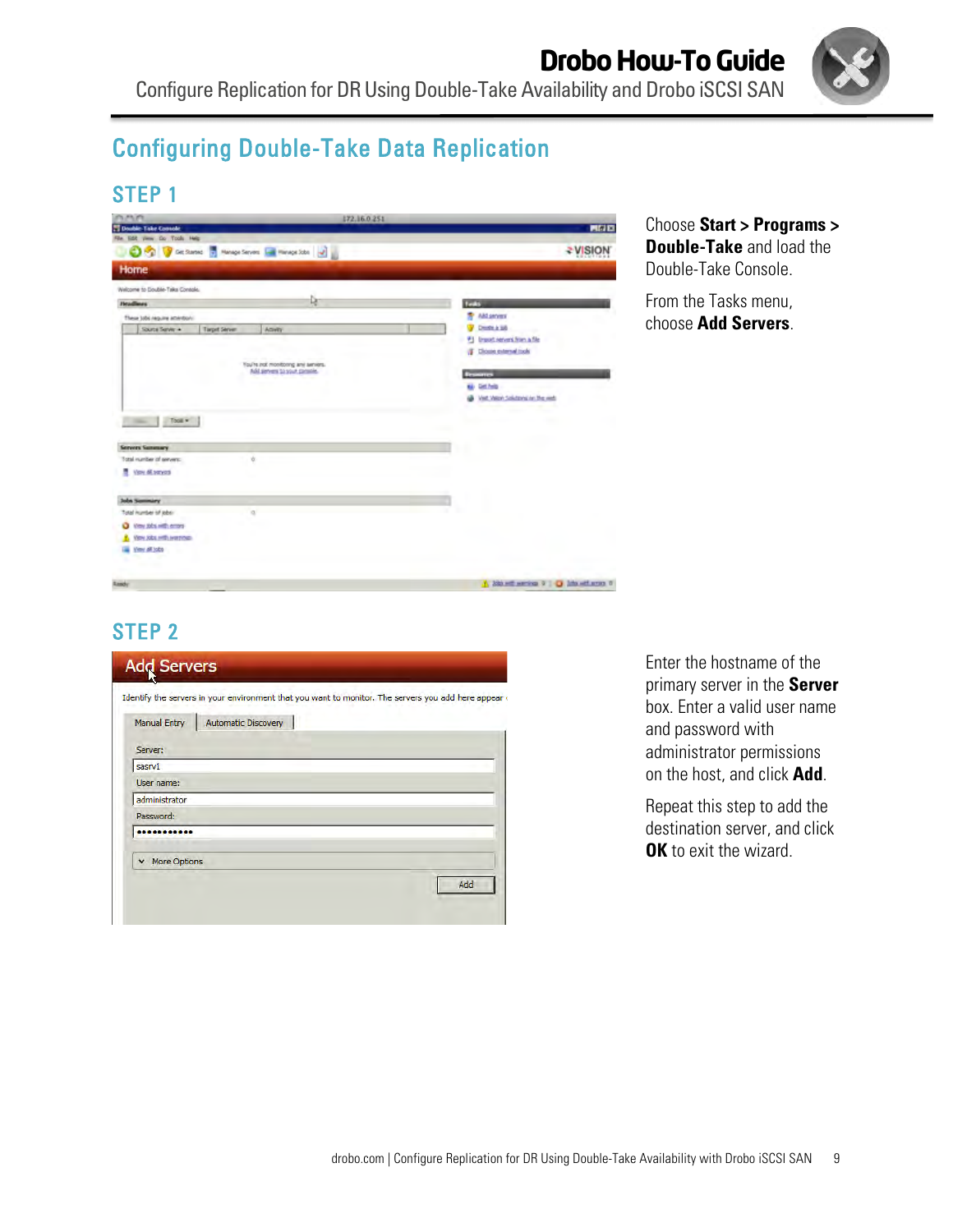|                           |        | Get Started T Manage Servers The Manage Jobs |                |                |
|---------------------------|--------|----------------------------------------------|----------------|----------------|
| <b>Manage Servers</b>     | . 63 M |                                              |                |                |
|                           |        | Server =                                     | Activity       | <b>Werston</b> |
|                           |        | SASRV1                                       | Teller         | 5.3.1.593.0    |
| All Servers<br>My Servers |        | SASRV2                                       | Idle<br>$\sim$ | 5.3.1.593.0    |

#### Click the **Manage Servers**

icon at the top of the console and verify that both hosts have been added.

If an error is displayed, delete the hosts and add them again, verifying that the credentials entered are correct.

## STEP 4



To configure replication, click the **Get Started** icon at the top of the console.

Select **Double-Take Availability** and click **Next**.

## STEP 5



Select "Protect files and folders or an entire server" and then click **Next**.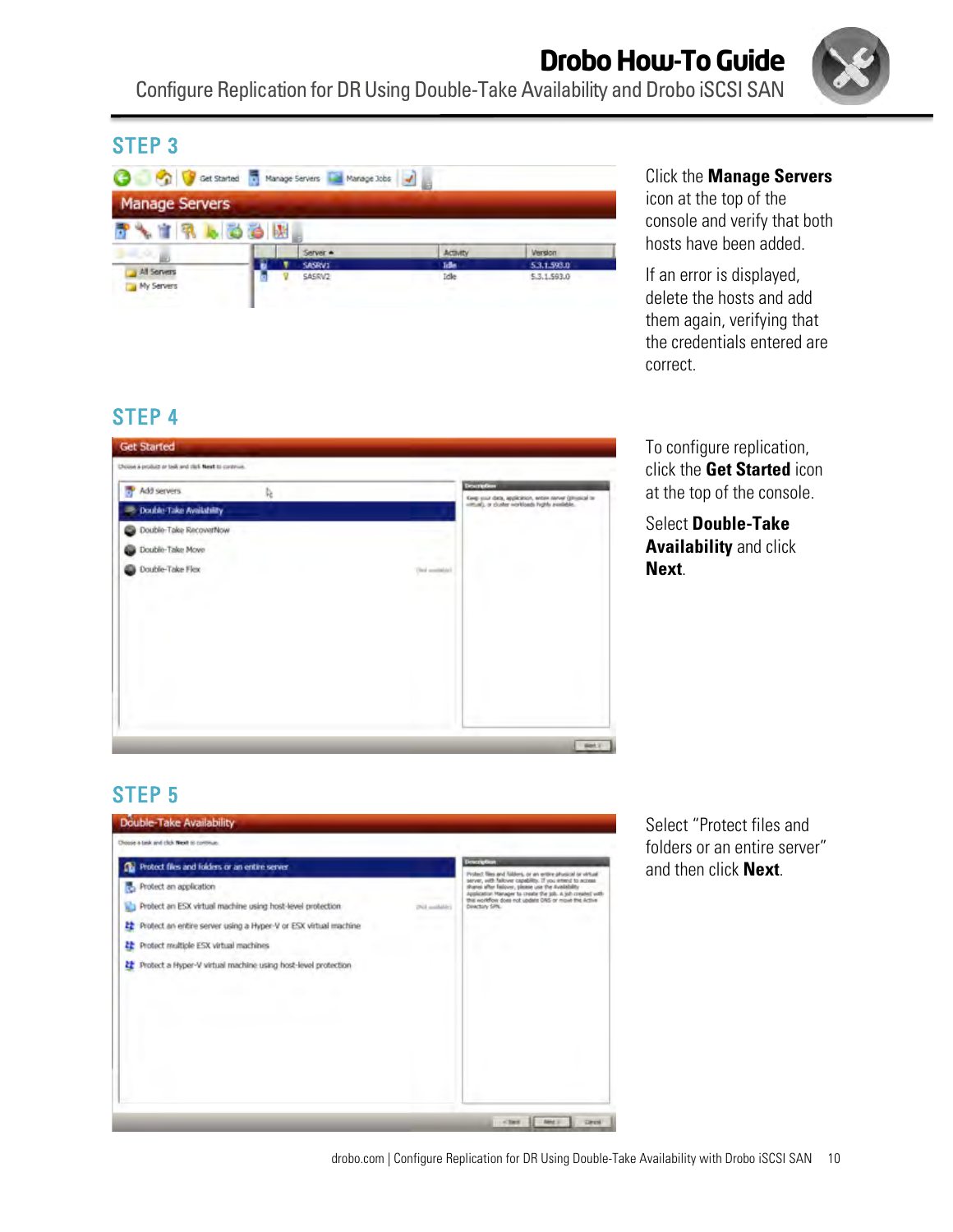

#### **Spoose Source Server** Choose the server whose data you want to protect. - Current Servers Servers Server \* Version SASRVI 5.3.1.593.0 5.3.1.593.0 **SASKV2**

Select the source server and click **Next**.

The source server is the replication master that will hold the primary dataset that will be mirrored to the destination server.

# STEP 7



#### To add directory exclusions to the replication job, select **Replication Rules**.

Select the path from the directory tree, and click **Add Rule** to include or exclude a path.

## STEP 8 (Optional)

| <b>Manage Servers</b>     |        |          |                 |                |
|---------------------------|--------|----------|-----------------|----------------|
|                           | . 66 2 |          |                 |                |
|                           |        | Server = | <b>Activity</b> | <b>Version</b> |
|                           |        | SASRV1   | <b>Tribe</b>    | 5.3.1.593.0    |
| All Servers<br>My Servers |        | SASRV2   | Idle            | 5.3.1.593.0    |

#### Click on the **Manage**

**Servers** icon at the top of the console and verify that both hosts have been added.

If an error is displayed, delete the hosts and add them again, verifying that the credentials entered are correct.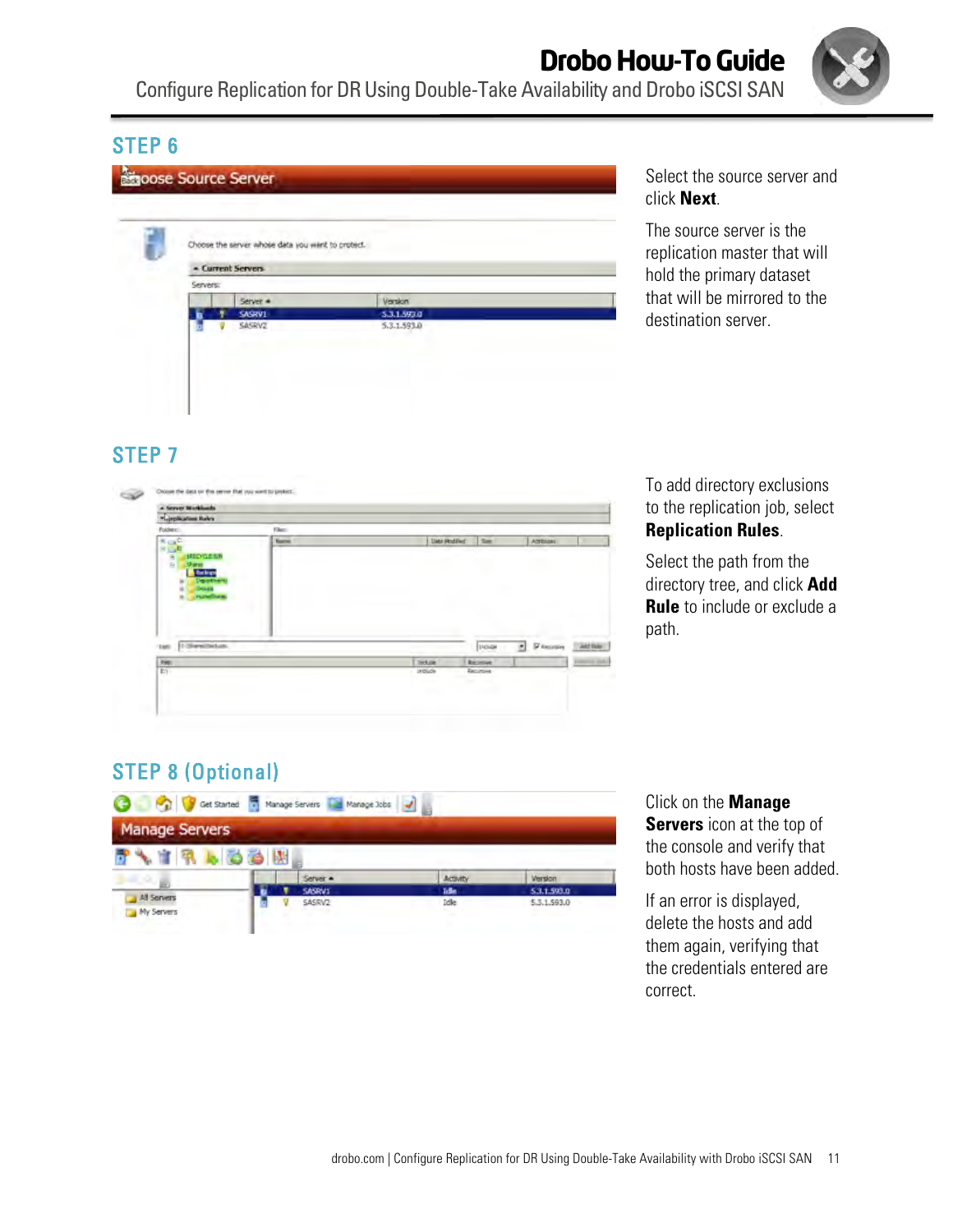

| - Current Servers  |             |
|--------------------|-------------|
| Servers:           |             |
| Server $\triangle$ | Version     |
| SASRV1             | 5.3.1.593.0 |
| SASRV2             | 5.3.1.593.0 |
|                    |             |

Select the destination server for the replication group and click **Next.**

### STEP 10

In a failover event the IP address of the primary server will be assigned to the destination server.

| Job name:<br>SASRV1 to SASRV2                                                       |                        |
|-------------------------------------------------------------------------------------|------------------------|
| <b>Failover Monitor</b>                                                             |                        |
| Monitor these addresses and add them to the selected target adapter after failover; |                        |
| Source IP Address                                                                   | Target Network Adapter |
| 172.16.0.248<br>⊽                                                                   | LAN                    |
| 172.16.0.250                                                                        | LAN.                   |
| 172.16.28.228                                                                       | <b>ISCST</b>           |
| To disable failover, uncheck all addresses.                                         |                        |
| Consider the source server failed after this duration (hh:mm:ss):                   |                        |

Uncheck all but the primary IP address of the host and click **Next**.

This page also presents the option to modify other properties of the replication job. You can also configure them later in the **Job Monitor** tab.

replication will

## STEP 11

| <b>Clientistic Trees</b>                               | Value                                                                                                                                                                                                                                             | checklist are met and click                                                      |
|--------------------------------------------------------|---------------------------------------------------------------------------------------------------------------------------------------------------------------------------------------------------------------------------------------------------|----------------------------------------------------------------------------------|
| <b>SOLIDE MOVED</b><br>net una ha                      | 54/04/1<br><b>SAFEV2</b><br>72.18.39.22916320                                                                                                                                                                                                     | Finish.                                                                          |
| att transcomplies<br>Monitoring and Hatch<br>orrevenue | Minor particulars varily<br>he files will be placed on the target by mapping TCV cir the scures to TCV on the target:<br>The target will monitor the following addresses on the assets for fallowin: \$72,19.0.250<br>limentation is not anabled. | The replication set will be<br>created and replication wil<br>begin immediately. |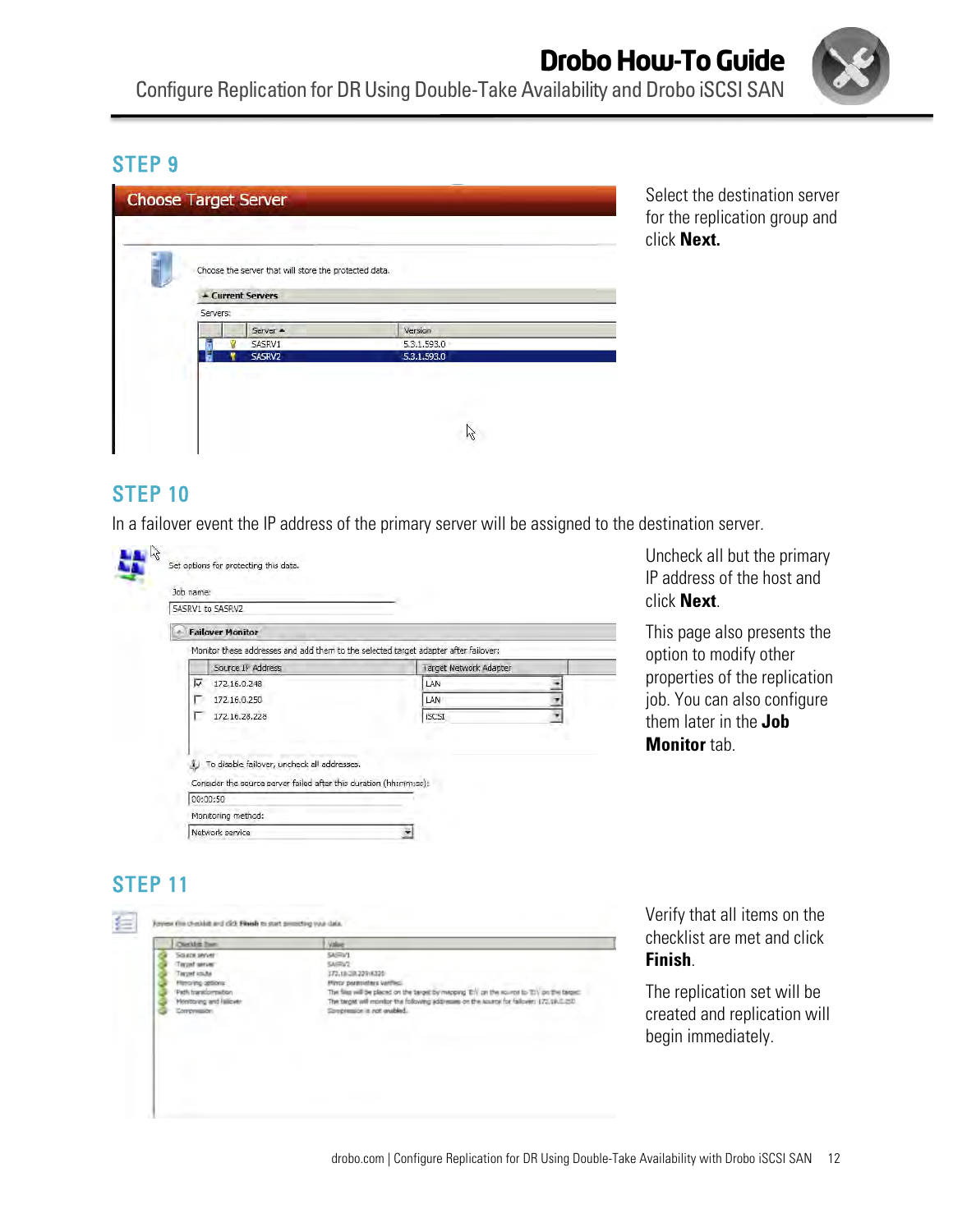

# Migrating Services to a Failover Server

### STEP 1



#### Click the **Manage Jobs**

icon and select the job to failover.

If the primary server is offline the job will show a failed state.

## STEP 2



Right-click the job and choose **Failover** from the menu to start the failover wizard.

### STEP 3



Select the **Fail over live data** radio button and click **Failover** to transfer services to the secondary server.

Once the failover job is submitted, the IP address from the primary server is configured on the secondary server and it appears on the network as the primary server.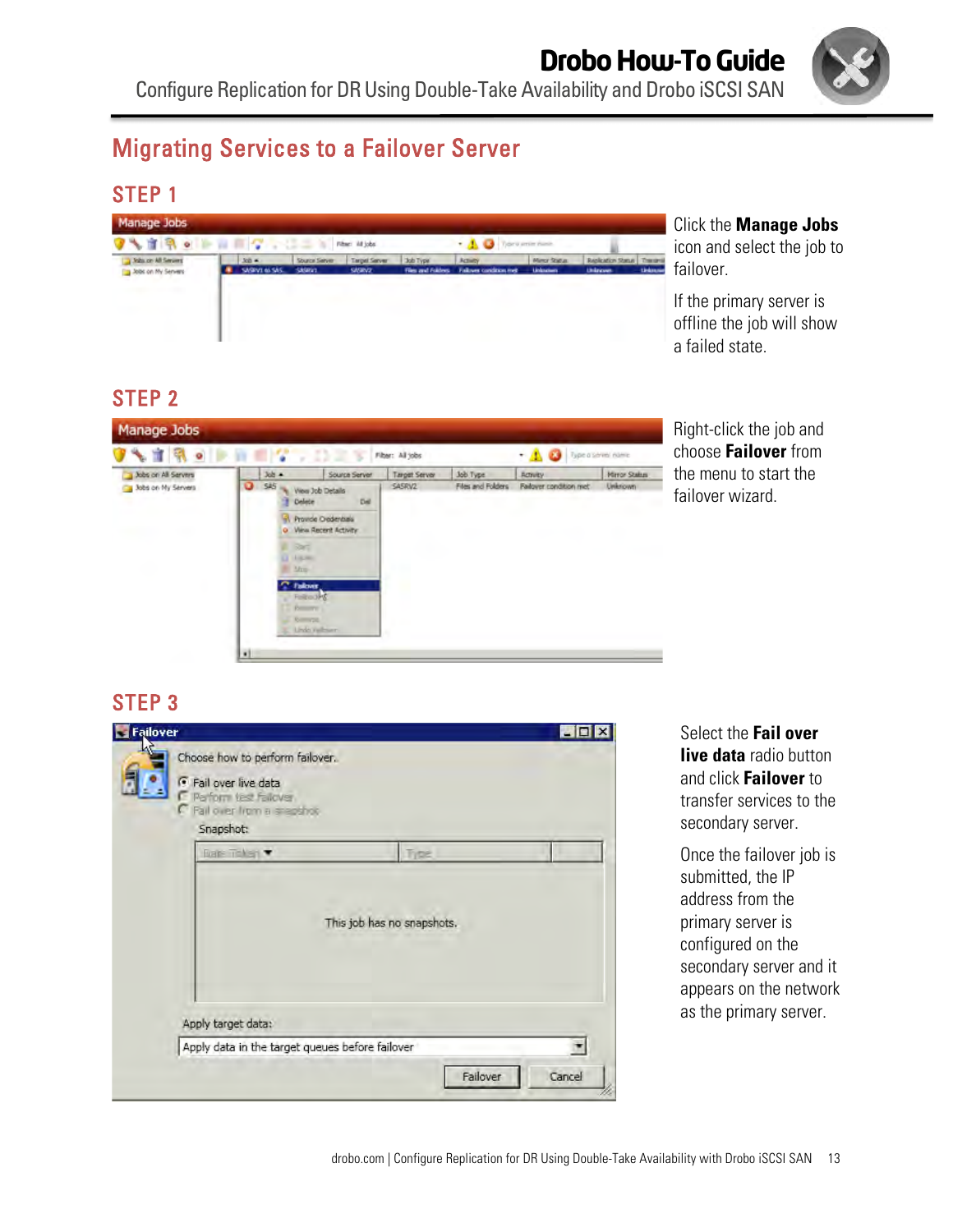

# Transferring Services Back to the Primary Server

### STEP 1

|   | $Job -$       |                | Source Server                                         | Target Server             | Job Type          | Activity    | Mirror Status | Replication Status | Transm |
|---|---------------|----------------|-------------------------------------------------------|---------------------------|-------------------|-------------|---------------|--------------------|--------|
| o | SASRV1 to FAC |                | cacmun<br>View Job Details<br>Delete                  | F <sub>1SRV2</sub><br>Del | Files and Folders | Failed over |               |                    |        |
|   |               |                | Provide Credentials<br><b>O</b> View Recent Activity  |                           | œ                 |             |               |                    |        |
|   |               |                | <b>Start</b><br>Pause<br><b>Stop</b>                  |                           |                   |             |               |                    |        |
|   | e.<br>c       | <b>Restore</b> | Failover<br>Failback<br>w<br>Reverse<br>Undo Failover |                           |                   |             |               |                    |        |

Click **Manage Jobs** and select the job to be managed. Right-click the job and choose **Fallback** from the menu.

#### STEP 2

|                                                             | restoring, changes made to the source replica data on the target during failover could<br>be overwritten. Ideally, you should restore before failing back. |
|-------------------------------------------------------------|------------------------------------------------------------------------------------------------------------------------------------------------------------|
| Are you sure you want to failback these jobs?<br><b>Job</b> | $1$ Status                                                                                                                                                 |
| ▲ Jobs to failback<br>SASRV1 to SASRV2                      | Not yet restored                                                                                                                                           |
|                                                             |                                                                                                                                                            |
|                                                             |                                                                                                                                                            |

Click **Failback** to begin the failover process.

The IP address of the primary server will now be removed from the secondary server.

Once the job has been transferred back to the primary server, a restore is required to synchronize all data that was modified while the primary server was unavailable.

| Job $\triangle$ | Source Server | Target Server | Job Type                           | Activity | Mirror Status | Replication Status | Transmit |
|-----------------|---------------|---------------|------------------------------------|----------|---------------|--------------------|----------|
| SASRV1 to SAS   | SASRV1        | Sasrv2        | Files and Folders Restore required |          | <b>Idle</b>   | Replicating        | Error    |
|                 |               |               |                                    |          |               |                    |          |